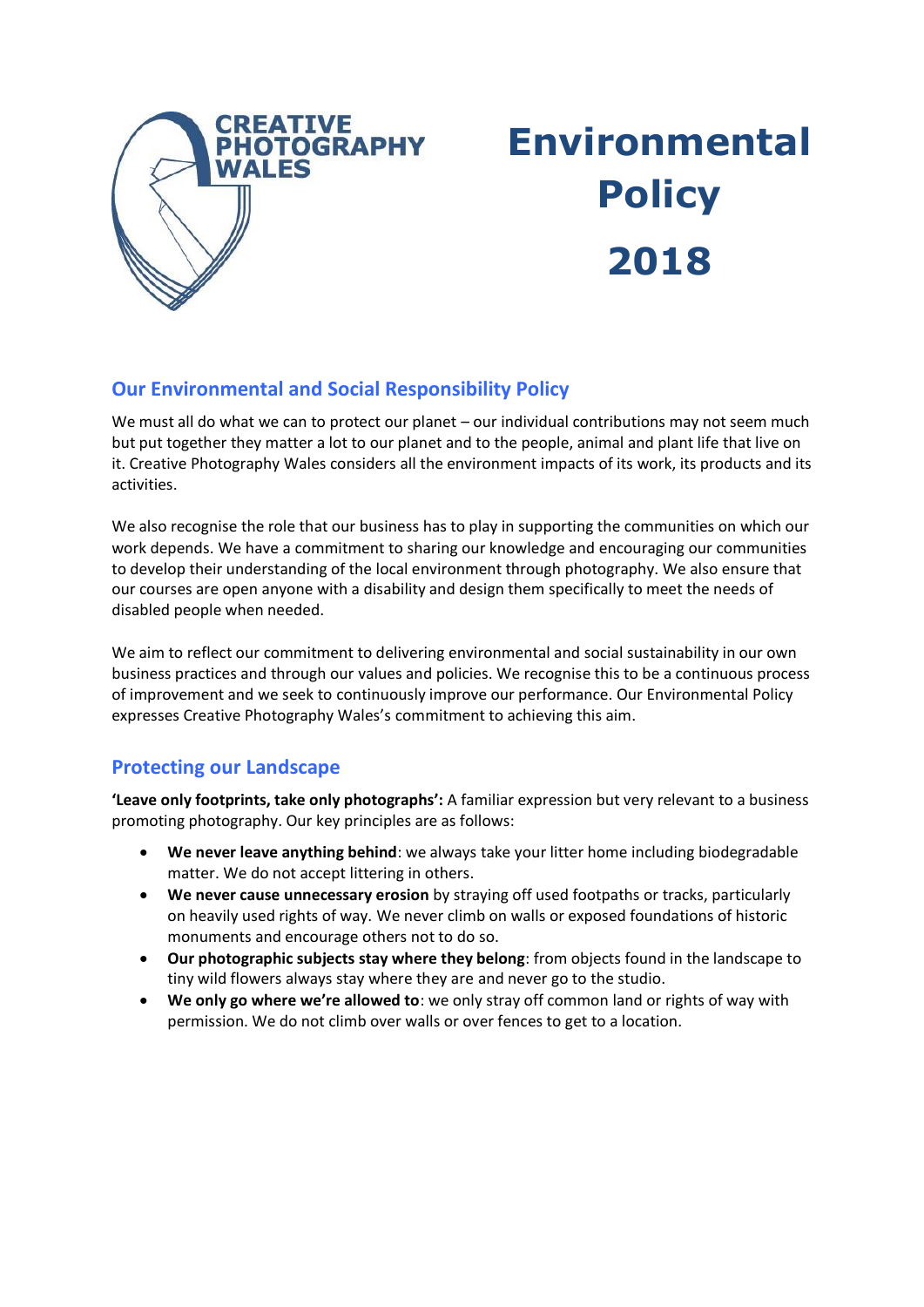## **Recognising Our Negative Impacts**

Unfortunately, we are not perfect – Creative Photography Wales could not exist without having some negative environmental impacts. However, we are aware of these and seek to mitigate these where possible.

Our most significant adverse environmental impacts are:

- **Consumption of natural resources** in the development, production, marketing and distribution of our photographic prints and publications and in our general office operations
- **Emissions to the atmosphere** from the use of carbon based energy in the production, marketing, sales and distribution of our publications and our general office operations
- **The use of a diesel powered vehicle** which cannot use Bio Diesel as a means of taking photographs, operating the business and transporting people to locations
- **Our materials suppliers** and their environmental performance
- **Production of waste materials** as part of the printing & production process.
- **Promotion of destinations:** By its very nature, our work encourages people to visit remote destinations, with the potential environment impact in terms of travel and use of that destination.

### **Mitigation and Positive Impacts**

- **Car / Transport:** All business trips are organised to complete a number of objectives and avoid duplication of journeys wherever possible. Also our home base means less day to day travel to office premises. A bicycle is used for local destinations.
- **Course Information:** Our course information is provided in digital form only. All course information includes guidelines for protecting the environment.
- **Printing:** One of our printers uses recycled ink cartridges. Our large format printer uses very high capacity cartridges which are replaced infrequently and recycled when empty. Our inks and paper are of archival quality lasting 80 years. Roll print paper is used, reducing packaging and all paper is utilised. Our paper is FSC sourced.
- **Recycling:** All waste materials produced during the print & production processes are recycled, or in the case of ink contaminated maintenance tanks, taken for safe disposal. All lightbulbs and batteries are recycled. All suppliers packaging is reused wherever possible (cardboard, bubblewrap, jiffybags, packing material, plastic sheeting etc), or otherwise recycled where possible within the guidelines laid down by Powys County Council.
- **Energy usage:** Our premises use low energy lightbulbs which are switched off when rooms are not used, heating is only kept on in cold weather in the studio part of the premises and never when the building is empty, all equipment is switched off when not in use, the entire premises are double glazed and the roof space fully insulated.
- **Promoting destinations:** The website contains references and information on how to understand and protect the environment for people looking to visit photographic destinations. Information is available on the website and photography course Advice and Information Notes on protecting our locations and destinations, with particular reference to the Country Code and the Pembrokeshire Marine Code.
- **Encouraging others:** All photography courses (individual or group) are used as an opportunity to promote understanding and appreciation of the local environment and its protection.